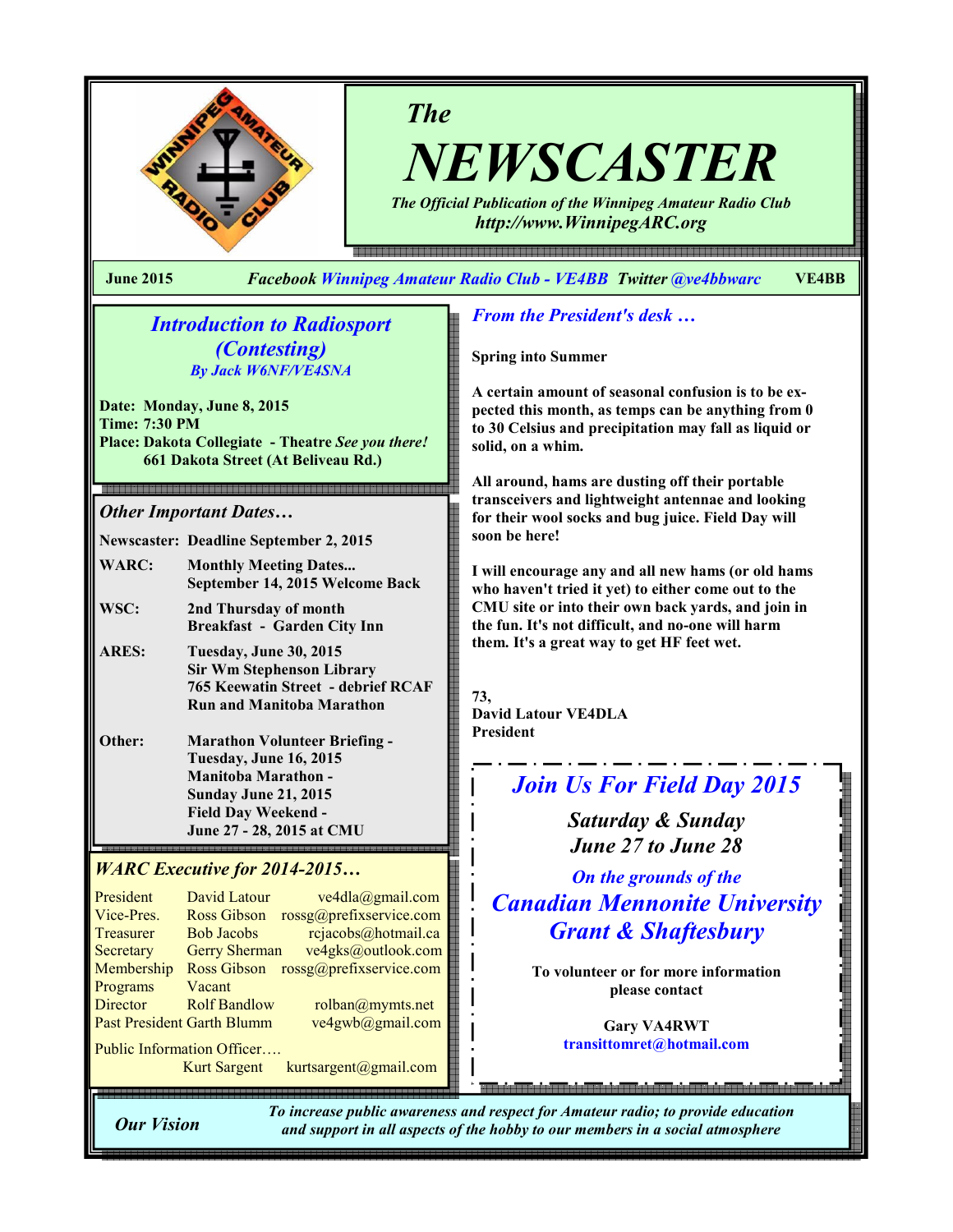$\overline{\phantom{1}}$ FIELD DAY 2015 will be held at the Canadian Mennonite University Grant and Shaftsbury on Saturday June 27 1:00 P.M to Sunday June 28 1:00 P.M

This is the time of the year when 35,000 radio amateur operators from USA and Canada gather with their clubs, groups and friends in remote locations to simulate emergency communications and demonstrate our hobby to the public while enjoying self contesting. This is an fun learning experience for our new ham operators.

It's also a great time for members of the Winnipeg Amateur Radio Club to participate and to use this time for as a kind of WARC year end picnic and social gathering.

This is all made possible by our volunteers.

We require volunteers to help with set up, operate radios, man the hospitality station to answer the public's questions about our hobby, and take down at end of field day.

If you would like to volunteer to help out in any of these areas please contact me at transittomret@hotmail.com Or call me 204 504 0553 73 Gary VA4RWT

## Antenna Structures By Derek VE4HAY

-------------------------------

At the May 12th, 2015 property and development committee meeting, councilors passed the city's new policy dealing with cell phone towers and amateur radio antennas. Councilors added in an amendment to the protocol that would mean companies placing the towers in the city have to notify the area's local federal, provincial and municipal elected officials. "So if elected officials are aware an issue is coming up, at least they can help inform their constituents," committee member Coun. Jenny Gerbasi said.

The city's hands remain tied on the issue of tower location due to federal regulations over the telecommunications industry that restrict a municipality's power beyond writing a letter of complaint to Industry Canada if it doesn't like the site chosen for a cell tower. "There is only a small part of this that the city has a role in and most of it is trying to let people know when these issues are coming up," Gerbasi said.

2 Winnipeg\_Antenna\_Systems\_Policy.pdf A copy of the policy that was present to committee is at Www.WinnipegARC.org/

## Loop Antennas By Gerry VE4GKS

Following the April WARC meeting, where an Alex-Loop QRP antenna was shown, I indicated that I planned to build a similar design, using RG-8 for the radiating element, with a supporting frame of ½" PVC pipe and toroidal feed. I am planning 2 loops, one 2-¾' in diameter covering the 10-30 meter bands, and one 7-  $\frac{1}{2}$  in diameter covering the 30-80 meter bands.

David, VE4DLA, feels building a few of these as a club project is a good idea. The club has already purchased the coax cable for over a dozen sets of loops. (I cornered what I think is most of the RG-8 in stock in the city - \$100.00 for 500' from Micro HighTech.) Dave has sort of appointed me as a "committee of one" to coordinate this project. This is planned for a fall project, however, I would like to see something done over the summer.

I am doing the design work and preparing a BOM for those wishing to build either or both loops. I might add that I have spent quite a few years working in a manufacturing position, and some of this involved prototyping and design work. Some details require having the loop tuning capacitors on hand, and I don't at the moment. Likewise, some details require the use of the antenna analyzer , again, not on hand yet.

The cost looks like about under \$20.00 for all the PVC for the small loop (taxes included), \$2.00 for 10' of coax for the radiator, the capacitor and its mounting box (no price yet on these), a couple of PL-259s & SO-239s, a toroid core (about \$1.00), a connector for the coax to your transceiver & a plate to mount it on (a piece of Perspex or Lexan about the size of your hand), some wire to wind the toroid and a couple of cable ties. The big one will require more PVC & coax of course.

I already have one very interested club member, whose experience I am counting on to help this project along.

If you are interested in building or owning one of these loops, or can help those who are interested, please feel free to contact me. Even if you don't want a loop yourself, perhaps your area of expertise is installing PL-259 connectors on RG-8, and there are two connectors on each loop!

The landline to reach me is (204) 257-1896, or email ve4gks@outlook.com

One last thing to consider is that if you are going to run high power the loop tuning capacitor has some hellacious voltages across it – perhaps 10-15 KV! Anybody looked at the cost of a Jennings vacuum variable? \$\$\$\$\$! We are thinking QRP, still about 800-900 volts.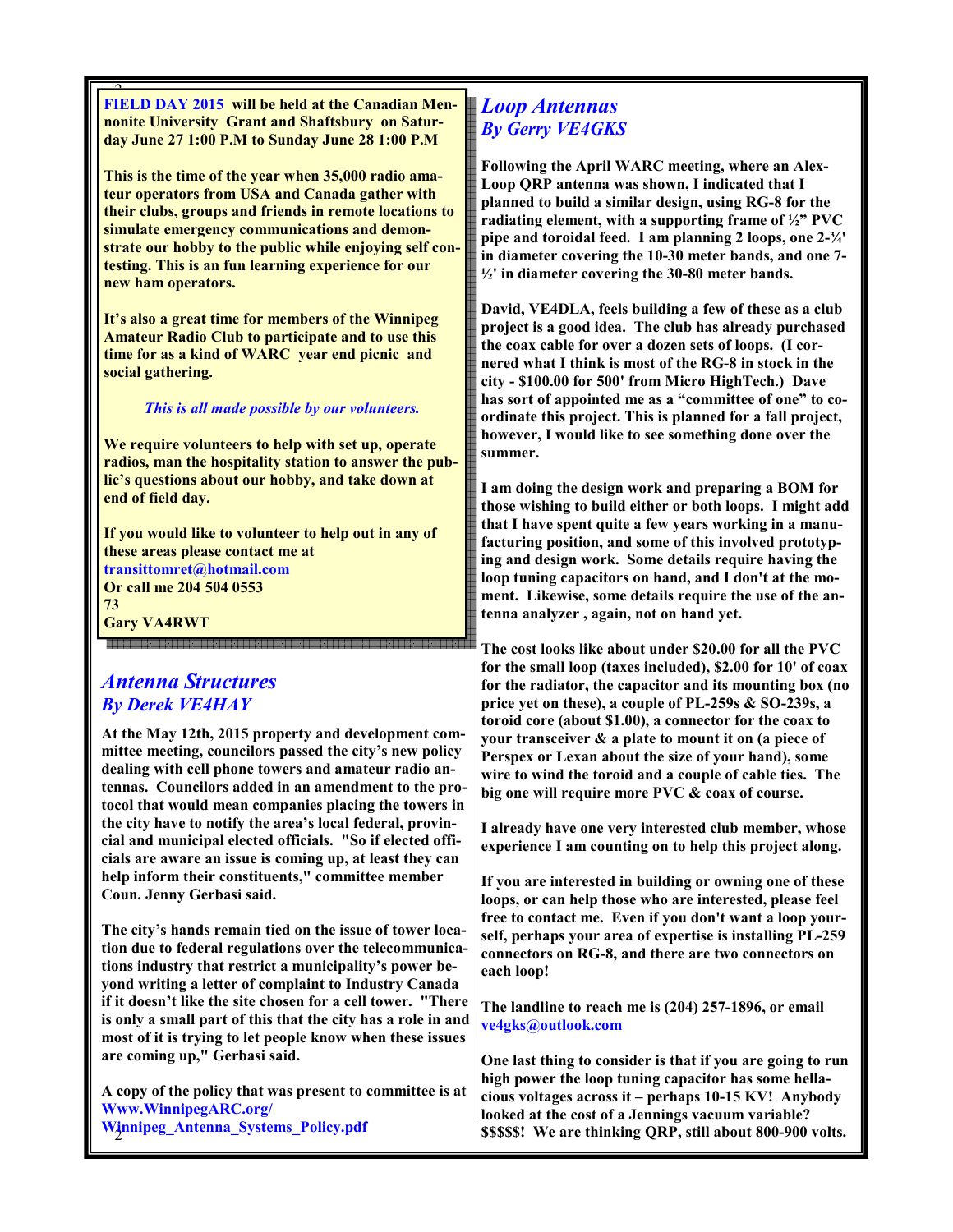### 3 The Dayton Hamvention® Experience By Derek, VE4HAY

Since 1952 Hamvention® http://hamvention.org/about/ hamvention/ has been sponsored by Dayton Amateur Radio Association (DARA). For many years it has been the world's largest amateur radio gathering, attracting hams from throughout the globe. I believe that the German convention is now the largest. But at least Dayton is within reasonable driving distance (with a stopover).

This year I attended Hamvention once again. This was my third trip to Dayton and still I am quite amazed at the whole event. Almost every supplier of new Amateur Radio gear is there. So you can get a one on one conversation with the manufacturers. There are also a number of national dealers of equipment on site so you can purchase those new rigs that the vendor was talking to you about. Most vendors protect their dealer network, and will guide you to their dealers on site. There are also a number of vendors who will sell directly to you. Everyone has show specials, which are lower that you would get anyone other day of the year. But you must purchase at the show to get that pricing.

#### Click this link to see a listing of vendors this year http://www.pcboard.ca/hamvention/

If you are looking for used gear, well there are at times over 2000 flea market spots set up with absolutely everything available to buy. From that special capacitor to the kitchen sink. (yes, I saw a kitchen sink for sale.) All you need to do is spend your time looking over each booth and you will see and find whatever it is you are looking for. Hint, if you are looking for large easy to spot items, do this first as you cruise the flea market. Find those items first, then go back and look for the small items on the tables. With 10's of thousands of people attending on any giving year, you need to be quick to find that special item. Also plan for possible bad weather. And what I mean by this is shop the flea market first and when or if it rains, then you can shop inside where the main vendors are located. If you are into bargaining, then late afternoon on Saturday is your chance (if your desired items are still for sale), or Sunday but, be warned, Sunday a number of flea market vendors have already pulled out or are packing up. Many do not want to take this stuff home, so some quick deals can be made. But don't wait too long as you will lose out on any particular items you may have had your eyes on. In case you are just too glossy-eyed, and you exceed your budget, the organizers have supplied an ATM on site so you can replenish your wallet and start over on your purchasing.

bump into a friend you may be looking for. I know at least the following people were down there this year, but I did not run into at least half of them: VE4's HK, VB, SIG, HQ, GV, EA, EAR, RRB, XM, TG, TN, DS, RWG. Plus others that I do not remember their callsigns.

There are also forums happening all day and each day. Some of these are sales pitches, some are actual helpful presenters who are there to help you on your journey through ham radio. And other are there to tell you about their experiences within their niche of our hobby.

Remember to keep checking the notice monitors as there are hourly prize drawings and get your tickets into the prize drum early to better your chances, as I said there are 10's of thousands of people at the 3 day event.

Everyone has to experience Dayton at least once in their Amateur Radio hobby life. And if you are thinking of going, talk it up with your friends now. Here are some helpful hints. Hotels will start taking booking right now for next year's Hamvention. Every hotel within Dayton and the surrounding area are booked for this event, so book early. Coordinate with your friends and at least get a hotel close to each other. Pick a frequency for simplex and a CTCSS code. Pick a repeater for longer range communications. Arrange to meet on air at certain times or in person at a certain location. Bring very comfortable shoes, as you will do miles and miles of walking at the site. Not to mention the hike in from the parking lots. If you are shopping the flea market, bring a number of cloth re-cycle bags and or a granny type grocery cart, to help you haul your loot around all day and finally back to your car.

## D-Star's "D-Tip" Of The Month By Garth VE4GWB

Is there a net coming up that you don't want to miss, using the QSO recorder function on the ID31/51 series radio you can record it if you have to be away from the rig.

Also works in FM mode too.

## Editors Notes/Corrections… By Mark VE4MAB

The minutes from the May 2015 WARC meeting were unavailable at publication time.

To clarify… Glen W0GJ 's Bio published in the May 2015 Newscaster was extracted from the Northern California DX Foundation (NCDXF) web site http://www.ncdxf.org/officers/w0gj.html

3 With so many people on site, you may or may not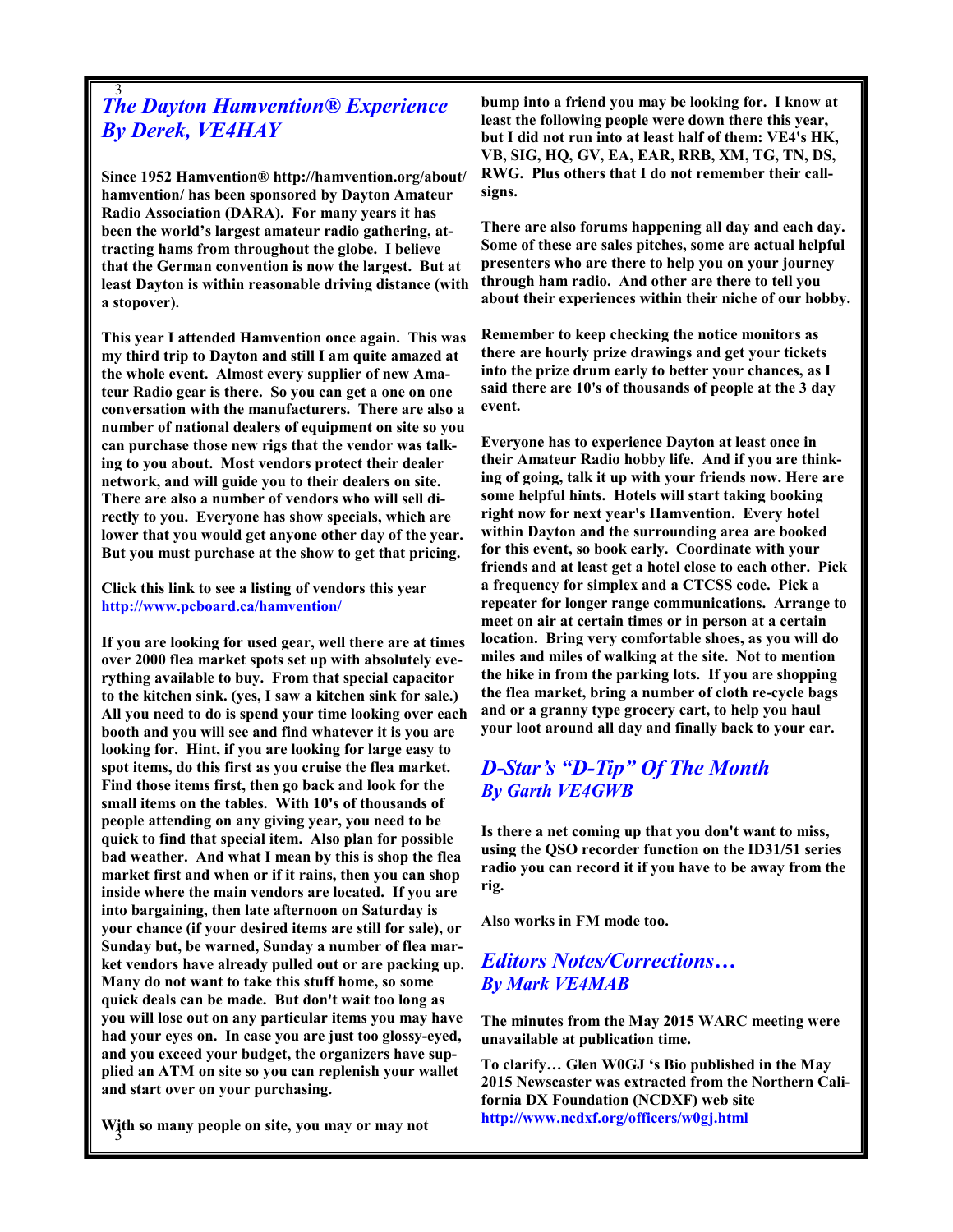#### 4 WARC Fall Flea Market By Dick VE4HK

The Fall 2015 WARC Flea Market is scheduled for Sunday, October 18, at Heritage Victoria Community Centre.

Do you need a table to reduce inventory in your hamshack? E-mail or phone Ruth VE4XYL ve4se@mts.net or 204-837-6915 to book your table.

This will be my last Flea Market as Coordinator. If no one volunteers to take over, there will be no Flea Market in 2016 and beyond. I am looking for someone to step forward, so I can train them before and during the Fall Flea Market. I have a detailed "Critical Path" detailing exactly what needs to be done, with a timeline, for both Flea Markets.

The Spring and Fall Flea Markets are a major source of income for WARC. The money goes a long way to paying club expenses, annually.

Think hard about volunteering to take over as Flea Market Coordinator. My e-mail address is ve4hk@rac.ca. I am on VE4WPG repeater most days. I can be phoned at 204-256-3143, or meet me at coffee Saturday mornings at the MacDonald's on St. James and Ellice between 8:30 and 10:00 am

73

Dick Maguire VE4HK Flea Market Coordinator

# A BRIEF LOOK AT SOME OF THE HISTORY OF THE WINNIPEG AMATEUR RADIO CLUB By Ed VE4YU

The first WARC was formed back in 1919 but it's early history as such was very short or has been lost in time. From existing records of the club, which have been passed on to each new executive board, the following information has been gleaned. In addition to this information, which includes significant events as well as names and callsigns of executive members, the minutes and newsletters relate activities of the club(s).

#### JUNE 13, 1952

The "Amateur Radio League of Manitoba" constitution was drawn up. Mike Pura, VE4MP, was Honorary President and Stuart Richard Talbot, President.

### JUNE - 1954

Five radio enthusiasts formed the club `Amateur Radio Bugs of Winnipeg' - no members were licensed. In Nov. 1954, Ronald B. Adamson, VE4TA, became the club's first licensed ham and the second was Ralph, VE4SX in Dec. 1954. Meetings were held at 467 Burnell St., Ronald Adamson's home.

By Jan. 1956, membership was 10 with only 2 licensed hams. In Feb. 1956, a radio demonstration was set up at the Oriole Community Club's winter carnival. The club was given permission to hold their monthly meetings at the Oriole Community Club. In Sep. 1956, with a membership of 12, code and theory classes were started to help members obtain their license. By fall, 1957, licensed members included Gerry, VE4QX, Dick, VE4SP, John, VE4MS and Murray Ronald, VE4RE. Past presidents were John Robinson, VE4MS, Jim Branagh, VE4FB and Ron Adamson, VE4TA.

In Jan. 1958, the Free Press club rooms became the new meeting place and the membership was now over 25. Active club hams were 4TA, 4SX, 4FB, 4XJ, 4QX, 4SP and 4CP. In May, 1958, 4TA and 4QX appeared on a CBC TV program about ham radio. In June, 1958, the club held it's first ARRL Field Day. Somewhere around 1958/59 the club became the "Winnipeg Amateur Radio Association".

AUGUST - 1966

 The "Manitoba Association of Radio Clubs" (MAARC) was formed with it's first meeting being held on Jan. 24, 1967. Mike Pura, VE4MP, was the Chairman.

SEPTEMBER 2, 1967

The Canadian Amateur Radio Confederation (CARF) was formed in Winnipeg by delegates from Alberta, Manitoba and Ontario. Acting President was Jim Roik, VE4UX and Secretary/Treasurer was Jim Couprie, VE4CS.

JANUARY 8, 1968

 The present day Winnipeg Amateur Radio Club (WARC) was formed by amalgamation of ARLM (Amateur Radio League of Manitoba), WARA (Winnipeg Amateur Radio Association) and BARC (Bison Amateur Radio Club). The latter was a private club restricted to employees of CAE Industries Ltd.

The present day WARC's first President was Adam Romanchuk, VE4SN.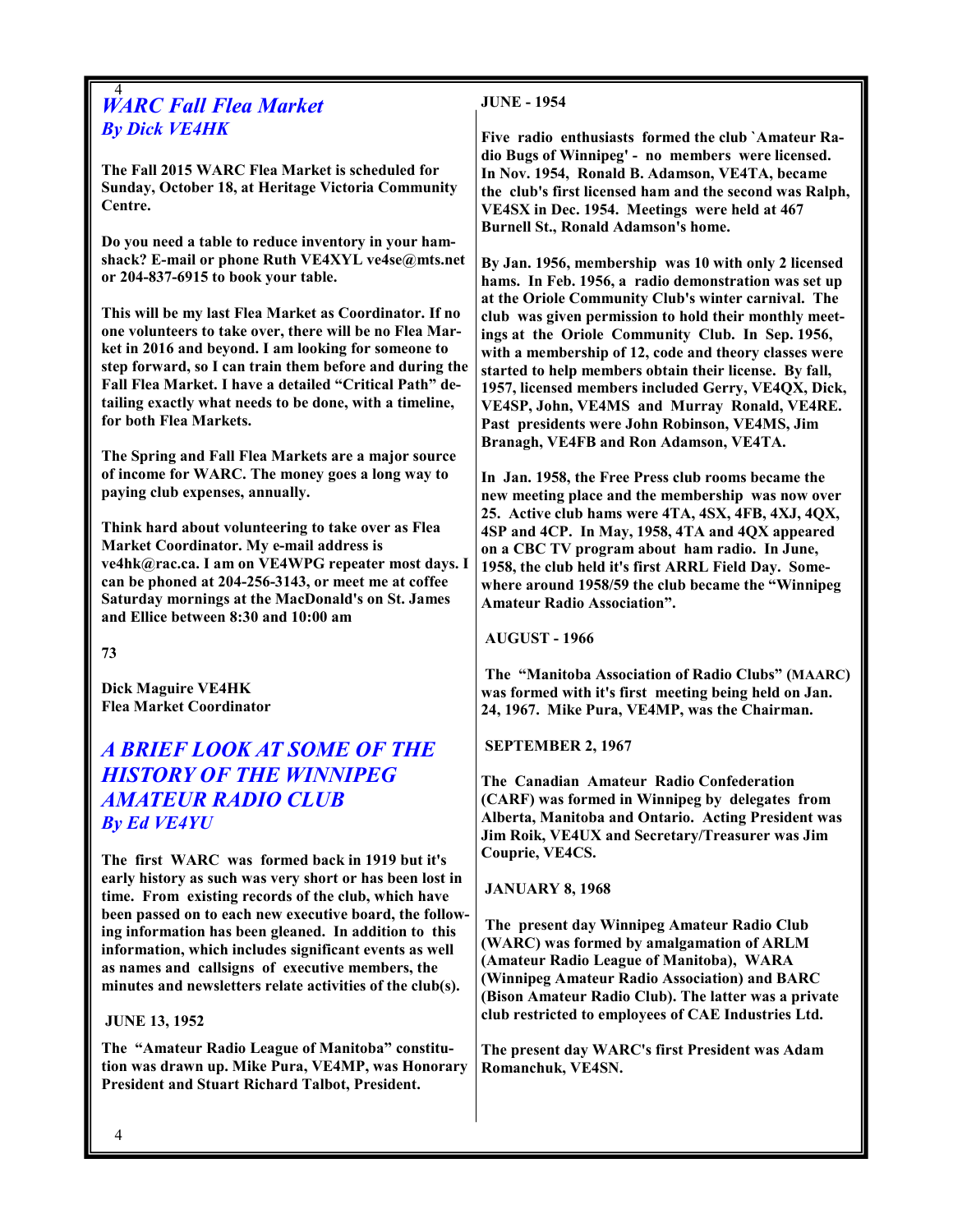#### 5 Winnipeg ARES By Jeff Dovyak VE4MBQ ve4mbq@rac.ca

There was no General Meeting in MAY, instead we had two event briefings. Fifteen CANWARN Net Controllers attended the 2015 CANWARN Net Controller briefing TUE 19 MAY at Sir Wm Stephenson Library. All Net Controllers have been sent the briefing slides and I am carrying around hard-copy manuals for those that missed the briefing. There will be an ARES member on-call for VE4WWO in the Prairie & Arctic Storm Prediction Centre 12 hours/day thru 13 SEP.



2015 Net Controller Briefing Photo Credit Garry Frankel VE4VD

Approximately twenty-five Winnipeg ARES members and affiliates are scheduled to provide volunteer Amateur Radio communications for the RCAF Run SUN 31 MAY and Craig VE4CDM briefed the volunteers TUE 19 MAY.

Brad Burtnick VE4WTZ is scheduled to attend the Winnipeg Emergency Management Course 26 & 27 MAY – over 70% of Winnipeg ARES membership has attended a formal Disaster Management course.

Our next General Meeting is TUE 30 JUN 1900h Sir Wm Stephenson Library 765 Keewatin Street. No specific guest speaker is booked – we can debrief RCAF Run and Manitoba Marathon. A reminder that Winnipeg ARES dues are payable in JUN, we now have a \$10 late fee for dues submitted after June. There is no General Meeting in JUL but we will meet TUE 18 AUG 1900h Sir Wm Stephenson Library 765 Keewatin St. Speaker To Be Announced.

http://www.winnipegares.ca/

## Manitoba Marathon By Jeff Dovyak VE4MBQ ve4mbq@rac.ca

The 2015 Manitoba Marathon will be Father's Day SUN 21 JUNE.

The 2015 Amateur Radio Group Volunteer Briefing is TUE 16 JUNE 1900h Norwood Community Club 87 Walmer (Map 17 C8 in the Sherlock Map Book). Although the briefing starts at 1900h we will begin distribution of race information, documentation, volunteer tshirts and pre-arranged equipment loans by 1815h. If you don't show up til 1900h you will have to wait until the briefing ends to get your stuff. If you have registered as an Amateur Radio volunteer and cannot attend the 16 JUNE briefing please let us know in advance who will be attending to pick up your briefing materials and volunteer t-shirt. There will also be a Medical Team briefing SAT 20 JUN 1300h at Wpg Soccer Complex (at U of M) for those assigned to the medical side.

We still need two back-up operators who live south of the Assiniboine River – that needs to be folks that have previously volunteered for the Marathon. We also need one back-up operator East of the Red – again, someone who has previously been a Marathon Radio Operator.

If you borrow some gear and somehow forget to give it back Race Day I will be at the St James and Ellice McDonalds SAT 27 JUN 0815-0915h.



The Manitoba Repeater Society operates and maintains a linked repeater system across southern Manitoba, including Winnipeg.

If you are a user of any of these repeaters, we urge you to support the group by becoming a member.

VE4MAN - Starbuck, VE4CDN - Morris, VE4PLP - Portage, VE4MRS - Bruxelles, VE4GIM - Gimli, VE4MIL - Milner Ridge VE4EMB - Hadashville, VE4FAL - Falcon Lake, VE4WPG - Winnipeg, VE4VJ - Winnipeg, VE4WRS - Autopatch & IRLP link Winnipeg

Links to repeaters in Ontario, Brandon, Selkirk and soon to be the Dauphin & area.

info@mb-repeater-society.ca http://www.mb-repeater-society.ca/ http://www.facebook.com/ManitobaRepeaterSociety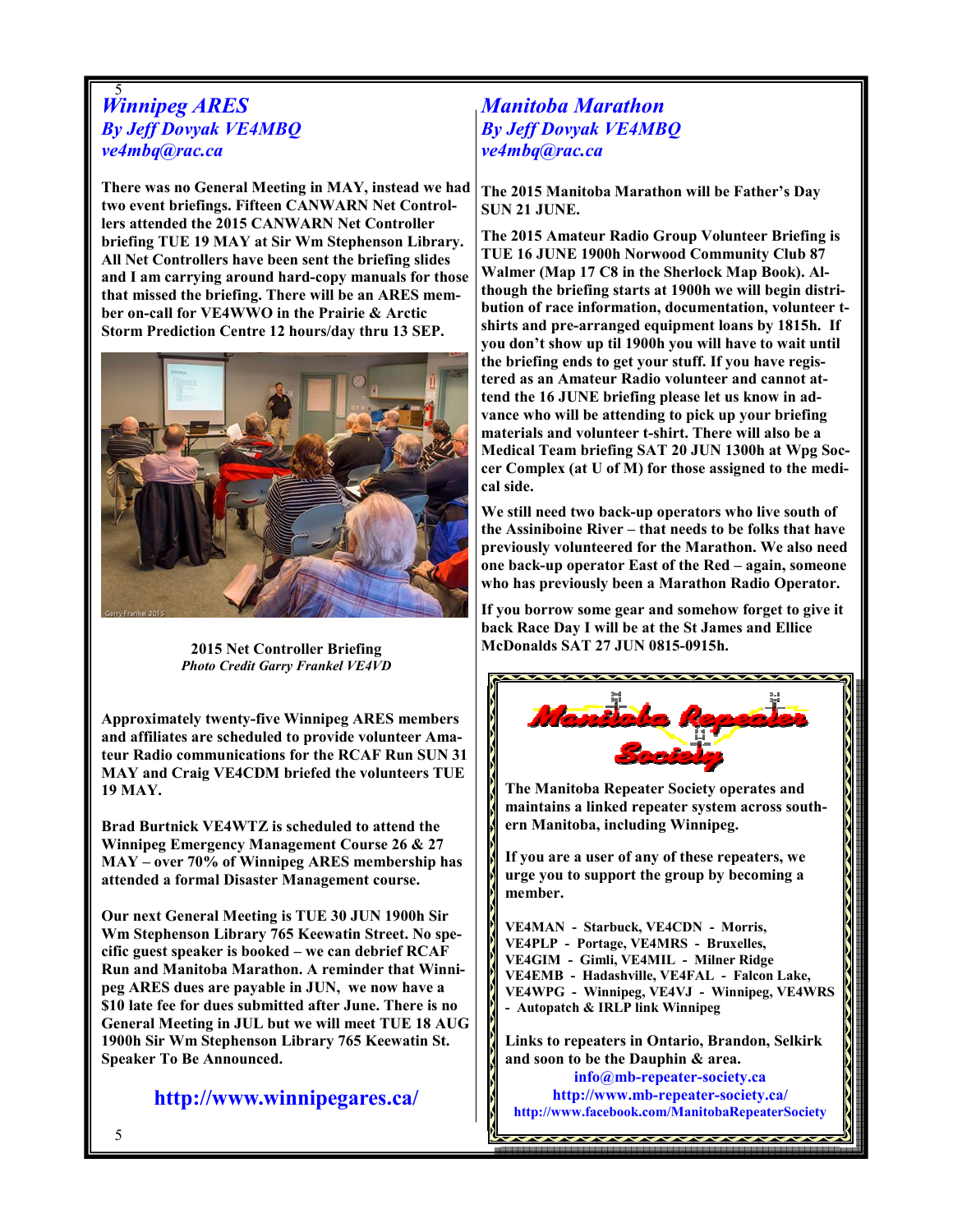## 6 SATS and SHARP - Shaftesbury ARISS Telebridge Service and Shaftesbury High Altitude Robotics Project by Robert Striemer VE4SHS

A Beautiful Voice Was Heard Coming from Space

 Shaftesbury students conducted their first radio contact with an astronaut on the international space station (ISS) this morning between 6:29 and 6:40AM (orbit 94419). Several students, Dylan VA4DFJ, Bryce VE4VBC, Navjot VE4NSD, Jordan VE4JRB, Kendra VA4MCT, Tara VE4TET, and Victoria Deakin VA4VRD who are certified radio amateurs spoke with Samantha Cristoforetti asking her about her life aboard the ISS using Shaftesbury's amateur radio satellite tracking station - VE4ISS. No press were able to attend the event but our students made video recordings. This was the first check of our station's ability to perform ARISS



 (Amateur Radio on the International Space Station) contacts that will link schools and students around the world to an astronaut on the ISS via the Shaftesbury station. The students performed very well today and made us very proud.





 The signal from the ISS was generally good and Samantha gave us a glowing reception report as did Dave Taylor (W8AAS) representing ARISS in Baltimore Maryland. We expect that ARISS will certify VE4ISS ready to conduct regular school contacts soon. Today's contact was a big step forward in what has been a two year long process of building the station and developing the skills needed to make it all work. Needless to say, our students and the staff were very excited by the whole experience.

## VA4WAN's "Live Eye" on Winnipeg From Dan VE4DRK

From the camera mounted high above Winnipeg on the VA4WAN antenna tower on the roof of 55 Nassau Street you can get real time images of downtown Winnipeg!



The real time image can be viewed by visiting

http://radiowaves.ca/camera.jpg

# Nostalgia Radio CJNU 93.7

CJNU 93.7 FM is where you'll hear the very best easy listening music that has been popular over the past eight decade

> Listen On-Line at ... http://www.cjnu.ca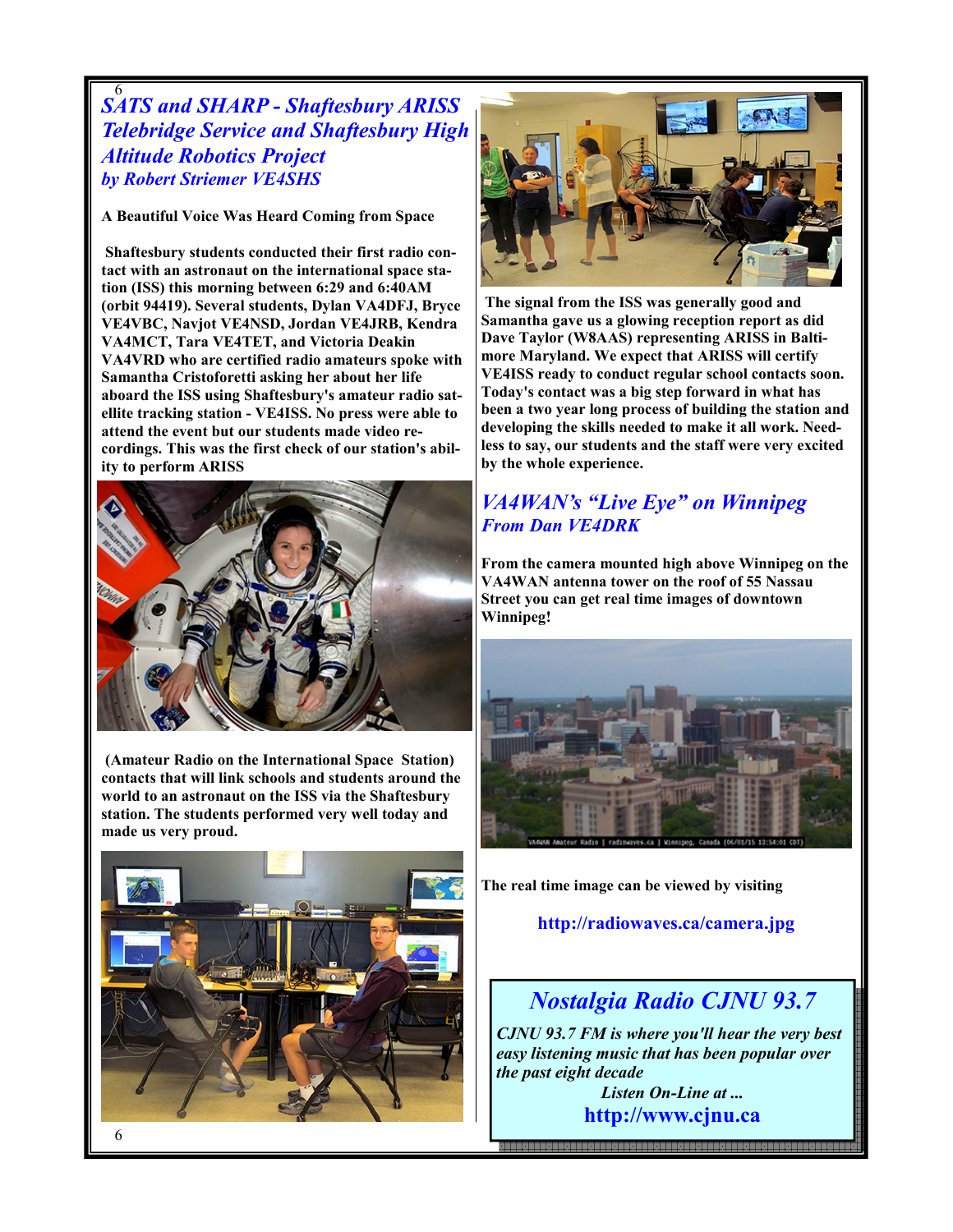

# RAC Comments on ARRL Proposed Changes to US HF Band Plans

The American Radio Relay League (ARRL) published proposed changes to the US HF band plan for comment in the April edition of QST. Being proactive, the RAC Band Planning Committee reviewed their proposals for potential impacts on Canadian Amateurs.

Most of the proposed ARRL changes increase the subbands allocated to digital operations by extending the existing frequency limits upwards into band segments usually used for phone communications outside the US. While the RAC Band Planning Committee understands and supports the ARRL's goal to provide additional space to accommodate the growth in digital modes, the proposed changes will have unintended consequences. As Canadian phone operations in the 80m and 40m bands take place primarily below the current US phone sub-bands to minimize mutual interference, the effect of the proposed changes would be to reduce the space available to Canadian Amateurs. On 40m and 20m, the proposed changes would also negatively impact DX phone operations throughout the Americas, and the rest of the world.

RAC has formally communicated our concerns to ARRL with the request that they include these concerns in their consideration of any changes to the US sub-bands.

George Gorsline, VE3YV RAC International Affairs Officer

# Alberta ARES requests priority access to 14.135, 7.135 and 3.675 due to Fires

berta government during the emergency. Fires in Alberta have resulted in the activation of Emergency Management Alberta and the subsequent activation of amateur radio assets. RAC requests that Canadian and US amateurs honour the request of Alberta ARES that priority be given to Alberta amateurs on 14.135, 7.135 and 3.675 in their support of the AlBill Boskwick, VE4BOZ

RAC Chief Field Services Officer

ve4boz@rac.ca

# Radio Amateurs of Canada is moving!

Radio Amateurs of Canada is moving from its existing office to another on the same floor about 75 m away over Friday May 29 and Saturday May 30. The office building is 720 Belfast Road and the present office is suite 217.

## From Your RAC Midwest Director Derek VE4HAY

The Radio Amateurs of Canada is pleased to hold its Annual General Meeting (AGM) in Martensville, Saskatchewan.

The AGM event will be hosted by the Meewasin Amateur Radio Society and will be held in conjunction with the 2015 Saskatchewan Hamfest which is being held at the same location. All RAC members are encouraged to attend the Annual General Meeting.

- Date: Saturday, July 4, 2015

- Time: 10:30 am (Central Standard Time)

- Place: Northridge Community Centre, 901 3rd Street North, Martensville, Saskatchewan (see below for more information).

- Agenda items will include: Report of the President, Review of the 2014 finances, Appointment of auditors for 2015

- A Question and Answer period will follow the AGM proceedings.

This is your opportunity to hear what your representatives have been doing over the past year, to raise questions, and to make suggestions about how RAC is managed and where it is going in the future.

The meeting will be attended by some of the members of the RAC Board of Directors and Executive and is open to all RAC members.

In addition there will be a planned Webinar which RAC members can attend remotely.

For more information about the 2015 Saskatchewan Hamfest please see the article below or visit:

http://www.meewasin-ars.ca/hamfest.html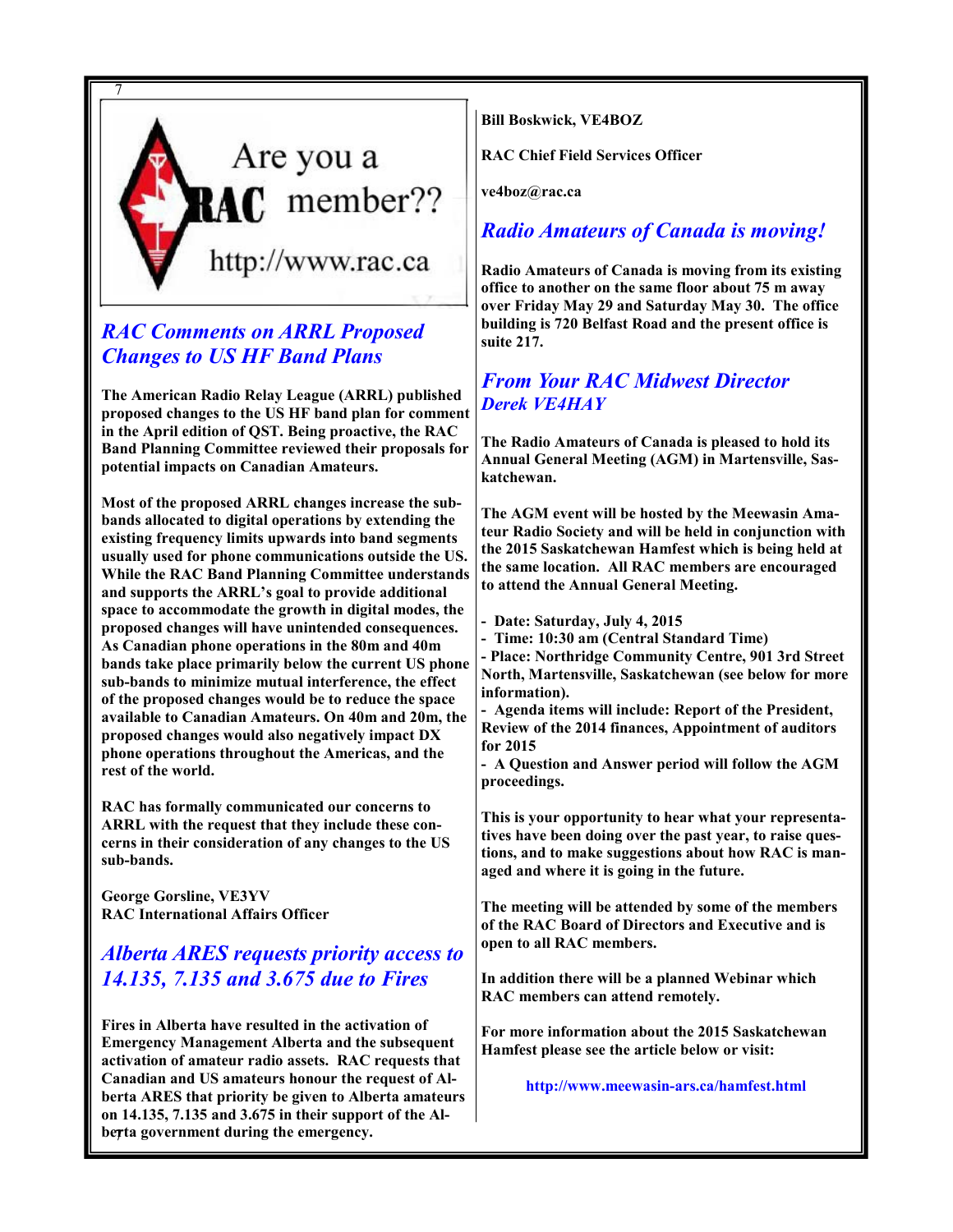| and 1900Z-2000Z, Jun 24<br><b>Contest Calendar</b><br>and 0300Z-0400Z, Jun 25<br><b>Extracted From</b><br><b>NCCC RTTY Sprint</b><br>0145Z-0215Z, Jun 26<br>http://www.hornucopia.com/contestcal/<br><b>NCCC Sprint</b><br>0230Z-0300Z, Jun 26<br><b>Ukrainian DX DIGI Contest</b><br>1200Z, Jun 27<br><b>For June</b><br>to 1200Z, Jun 28<br><b>NAQCC CW Sprint</b><br>0030Z-0230Z, Jun 10<br>His Maj. King of Spain Contest, SSB<br>1200Z, Jun 27<br><b>CWops Mini-CWT Test</b><br>1300Z-1400Z, Jun 10<br>to 1200Z, Jun 28<br>and 1900Z-2000Z, Jun 10<br><b>ARRL Field Day</b><br>1800Z, Jun 27<br>and 0300Z-0400Z, Jun 11<br>to 2100Z, Jun 28<br><b>RSGB 80m Club Championship, CW</b><br>10-10 Int. Spirit of 76 QSO Party<br>0001Z, Jun 29<br>1900Z-2030Z, Jun 10<br>to 2400Z, Jul 5<br><b>NCCC RTTY Sprint</b><br>0145Z-0215Z, Jun 12<br><b>NCCC Sprint Ladder</b><br>0230Z-0300Z, Jun 12<br>For July<br><b>HA3NS Sprint Memorial Contest</b><br>1900Z-1929Z, Jun 12 (40m)<br><b>RAC Canada Day Contest</b><br>0000Z-2359Z, Jul 1<br>and 1930Z-1959Z, Jun 12 (80m)<br><b>CWops Mini-CWT Test</b><br>1300Z-1400Z, Jul 1<br><b>DRCG WW RTTY Contest</b><br>0000Z-0759Z, Jun 13<br>and 1900Z-2000Z, Jul 1<br>and 600Z-2359Z, Jun 13<br>and 0300Z-0400Z, Jul 2<br>and 0800Z-1559Z, Jun 14<br>NRAU 10m Activity Contest 1700Z-1800Z, Jul 2 (CW)<br><b>Asia-Pacific Sprint, SSB</b><br>1100Z-1300Z, Jun 13<br>and 1800Z-1900Z, Jul 2 (SSB)<br><b>SKCC Weekend Sprintathon</b><br>1200Z, Jun 13<br>and 1900Z-2000Z, Jul 2 (FM)<br>to 2400Z, Jun 14<br>and 2000Z-2100Z, Jul 2 (Dig)<br>1200Z, Jun 13<br><b>Portugal Day Contest</b><br><b>NCCC RTTY Sprint</b><br>0145Z-0215Z, Jul 3<br>to 1200Z, Jun 14<br><b>NCCC Sprint</b><br>0230Z-0300Z, Jul 3<br>QRP ARCI QRP Shootout 1500Z-2100Z, Jun 13 (CW)<br><b>Venezuelan Ind. Day Contest</b><br>0000Z, Jul 4<br>and 1500Z-2100Z, Jun 14 (SSB)<br>to 2359Z, Jul 5<br><b>GACW WWSA CW DX Contest</b><br>1500Z, Jun 13<br><b>DL-DX RTTY Contest</b><br>1100Z, Jul 4<br>to 1500Z, Jun 14<br>to 1059Z, Jul 5<br><b>REF DDFM 6m Contest</b><br>1600Z, Jun 13<br><b>Marconi Memorial HF Contest</b><br>1400Z, Jul 5<br>to 1600Z, Jun 14<br>to 1400Z, Jul 6<br><b>ARRL June VHF Contest</b><br>1800Z, Jun 13<br><b>Original QRP Contest</b><br>1500Z, Jul 4<br>to 0259Z, Jun 15<br>to 1500Z, Jul 5<br>1300Z-1400Z, Jun 17<br><b>CWops Mini-CWT Test</b><br><b>FISTS Summer Slow Speed Sprint</b><br>and 1900Z-2000Z, Jun 17<br>1700Z-2100Z, Jul 4<br>and 0300Z-0400Z, Jun 18<br>PODXS 070 Club 40m Firecracker Sprint<br><b>RSGB 80m Club Championship, SSB</b><br>2000 local, Jul 4<br>1900Z-2030Z, Jun 18<br>to 0200 local, Jul<br><b>NCCC RTTY Sprint</b><br>0145Z-0215Z, Jun 19<br>5WAB 144 MHz Low Power Phone 1000Z-1400Z, Jul<br>0230Z-0300Z, Jun 19<br><b>NCCC Sprint Ladder</b><br>5<br><b>SMIRK Contest</b><br>0000Z, Jun 20<br><b>DARC 10-Meter Digital Contest</b><br>1100Z-1700Z, Jul 5<br>to 2400Z, Jun 21<br><b>QRP ARCI Summer Homebrew Sprint</b><br>0000Z, Jun 20<br>All Asian DX Contest, CW<br>2000Z-2359Z, Jul 5<br>to 2400Z, Jun 21<br><b>RSGB 80m Club Championship, CW</b> |
|------------------------------------------------------------------------------------------------------------------------------------------------------------------------------------------------------------------------------------------------------------------------------------------------------------------------------------------------------------------------------------------------------------------------------------------------------------------------------------------------------------------------------------------------------------------------------------------------------------------------------------------------------------------------------------------------------------------------------------------------------------------------------------------------------------------------------------------------------------------------------------------------------------------------------------------------------------------------------------------------------------------------------------------------------------------------------------------------------------------------------------------------------------------------------------------------------------------------------------------------------------------------------------------------------------------------------------------------------------------------------------------------------------------------------------------------------------------------------------------------------------------------------------------------------------------------------------------------------------------------------------------------------------------------------------------------------------------------------------------------------------------------------------------------------------------------------------------------------------------------------------------------------------------------------------------------------------------------------------------------------------------------------------------------------------------------------------------------------------------------------------------------------------------------------------------------------------------------------------------------------------------------------------------------------------------------------------------------------------------------------------------------------------------------------------------------------------------------------------------------------------------------------------------------------------------------------------------------------------------------------------------------------------------------------------------------------------------------------------------------------------------------------------------------------------------------------------------------------------------------------------------------------------------------------------------------------------------------------------------------------------------------------------------------------------------------------------------------------------------------------------------|
|                                                                                                                                                                                                                                                                                                                                                                                                                                                                                                                                                                                                                                                                                                                                                                                                                                                                                                                                                                                                                                                                                                                                                                                                                                                                                                                                                                                                                                                                                                                                                                                                                                                                                                                                                                                                                                                                                                                                                                                                                                                                                                                                                                                                                                                                                                                                                                                                                                                                                                                                                                                                                                                                                                                                                                                                                                                                                                                                                                                                                                                                                                                                          |
|                                                                                                                                                                                                                                                                                                                                                                                                                                                                                                                                                                                                                                                                                                                                                                                                                                                                                                                                                                                                                                                                                                                                                                                                                                                                                                                                                                                                                                                                                                                                                                                                                                                                                                                                                                                                                                                                                                                                                                                                                                                                                                                                                                                                                                                                                                                                                                                                                                                                                                                                                                                                                                                                                                                                                                                                                                                                                                                                                                                                                                                                                                                                          |
|                                                                                                                                                                                                                                                                                                                                                                                                                                                                                                                                                                                                                                                                                                                                                                                                                                                                                                                                                                                                                                                                                                                                                                                                                                                                                                                                                                                                                                                                                                                                                                                                                                                                                                                                                                                                                                                                                                                                                                                                                                                                                                                                                                                                                                                                                                                                                                                                                                                                                                                                                                                                                                                                                                                                                                                                                                                                                                                                                                                                                                                                                                                                          |
|                                                                                                                                                                                                                                                                                                                                                                                                                                                                                                                                                                                                                                                                                                                                                                                                                                                                                                                                                                                                                                                                                                                                                                                                                                                                                                                                                                                                                                                                                                                                                                                                                                                                                                                                                                                                                                                                                                                                                                                                                                                                                                                                                                                                                                                                                                                                                                                                                                                                                                                                                                                                                                                                                                                                                                                                                                                                                                                                                                                                                                                                                                                                          |
|                                                                                                                                                                                                                                                                                                                                                                                                                                                                                                                                                                                                                                                                                                                                                                                                                                                                                                                                                                                                                                                                                                                                                                                                                                                                                                                                                                                                                                                                                                                                                                                                                                                                                                                                                                                                                                                                                                                                                                                                                                                                                                                                                                                                                                                                                                                                                                                                                                                                                                                                                                                                                                                                                                                                                                                                                                                                                                                                                                                                                                                                                                                                          |
|                                                                                                                                                                                                                                                                                                                                                                                                                                                                                                                                                                                                                                                                                                                                                                                                                                                                                                                                                                                                                                                                                                                                                                                                                                                                                                                                                                                                                                                                                                                                                                                                                                                                                                                                                                                                                                                                                                                                                                                                                                                                                                                                                                                                                                                                                                                                                                                                                                                                                                                                                                                                                                                                                                                                                                                                                                                                                                                                                                                                                                                                                                                                          |
|                                                                                                                                                                                                                                                                                                                                                                                                                                                                                                                                                                                                                                                                                                                                                                                                                                                                                                                                                                                                                                                                                                                                                                                                                                                                                                                                                                                                                                                                                                                                                                                                                                                                                                                                                                                                                                                                                                                                                                                                                                                                                                                                                                                                                                                                                                                                                                                                                                                                                                                                                                                                                                                                                                                                                                                                                                                                                                                                                                                                                                                                                                                                          |
|                                                                                                                                                                                                                                                                                                                                                                                                                                                                                                                                                                                                                                                                                                                                                                                                                                                                                                                                                                                                                                                                                                                                                                                                                                                                                                                                                                                                                                                                                                                                                                                                                                                                                                                                                                                                                                                                                                                                                                                                                                                                                                                                                                                                                                                                                                                                                                                                                                                                                                                                                                                                                                                                                                                                                                                                                                                                                                                                                                                                                                                                                                                                          |
|                                                                                                                                                                                                                                                                                                                                                                                                                                                                                                                                                                                                                                                                                                                                                                                                                                                                                                                                                                                                                                                                                                                                                                                                                                                                                                                                                                                                                                                                                                                                                                                                                                                                                                                                                                                                                                                                                                                                                                                                                                                                                                                                                                                                                                                                                                                                                                                                                                                                                                                                                                                                                                                                                                                                                                                                                                                                                                                                                                                                                                                                                                                                          |
|                                                                                                                                                                                                                                                                                                                                                                                                                                                                                                                                                                                                                                                                                                                                                                                                                                                                                                                                                                                                                                                                                                                                                                                                                                                                                                                                                                                                                                                                                                                                                                                                                                                                                                                                                                                                                                                                                                                                                                                                                                                                                                                                                                                                                                                                                                                                                                                                                                                                                                                                                                                                                                                                                                                                                                                                                                                                                                                                                                                                                                                                                                                                          |
|                                                                                                                                                                                                                                                                                                                                                                                                                                                                                                                                                                                                                                                                                                                                                                                                                                                                                                                                                                                                                                                                                                                                                                                                                                                                                                                                                                                                                                                                                                                                                                                                                                                                                                                                                                                                                                                                                                                                                                                                                                                                                                                                                                                                                                                                                                                                                                                                                                                                                                                                                                                                                                                                                                                                                                                                                                                                                                                                                                                                                                                                                                                                          |
|                                                                                                                                                                                                                                                                                                                                                                                                                                                                                                                                                                                                                                                                                                                                                                                                                                                                                                                                                                                                                                                                                                                                                                                                                                                                                                                                                                                                                                                                                                                                                                                                                                                                                                                                                                                                                                                                                                                                                                                                                                                                                                                                                                                                                                                                                                                                                                                                                                                                                                                                                                                                                                                                                                                                                                                                                                                                                                                                                                                                                                                                                                                                          |
|                                                                                                                                                                                                                                                                                                                                                                                                                                                                                                                                                                                                                                                                                                                                                                                                                                                                                                                                                                                                                                                                                                                                                                                                                                                                                                                                                                                                                                                                                                                                                                                                                                                                                                                                                                                                                                                                                                                                                                                                                                                                                                                                                                                                                                                                                                                                                                                                                                                                                                                                                                                                                                                                                                                                                                                                                                                                                                                                                                                                                                                                                                                                          |
|                                                                                                                                                                                                                                                                                                                                                                                                                                                                                                                                                                                                                                                                                                                                                                                                                                                                                                                                                                                                                                                                                                                                                                                                                                                                                                                                                                                                                                                                                                                                                                                                                                                                                                                                                                                                                                                                                                                                                                                                                                                                                                                                                                                                                                                                                                                                                                                                                                                                                                                                                                                                                                                                                                                                                                                                                                                                                                                                                                                                                                                                                                                                          |
|                                                                                                                                                                                                                                                                                                                                                                                                                                                                                                                                                                                                                                                                                                                                                                                                                                                                                                                                                                                                                                                                                                                                                                                                                                                                                                                                                                                                                                                                                                                                                                                                                                                                                                                                                                                                                                                                                                                                                                                                                                                                                                                                                                                                                                                                                                                                                                                                                                                                                                                                                                                                                                                                                                                                                                                                                                                                                                                                                                                                                                                                                                                                          |
|                                                                                                                                                                                                                                                                                                                                                                                                                                                                                                                                                                                                                                                                                                                                                                                                                                                                                                                                                                                                                                                                                                                                                                                                                                                                                                                                                                                                                                                                                                                                                                                                                                                                                                                                                                                                                                                                                                                                                                                                                                                                                                                                                                                                                                                                                                                                                                                                                                                                                                                                                                                                                                                                                                                                                                                                                                                                                                                                                                                                                                                                                                                                          |
|                                                                                                                                                                                                                                                                                                                                                                                                                                                                                                                                                                                                                                                                                                                                                                                                                                                                                                                                                                                                                                                                                                                                                                                                                                                                                                                                                                                                                                                                                                                                                                                                                                                                                                                                                                                                                                                                                                                                                                                                                                                                                                                                                                                                                                                                                                                                                                                                                                                                                                                                                                                                                                                                                                                                                                                                                                                                                                                                                                                                                                                                                                                                          |
|                                                                                                                                                                                                                                                                                                                                                                                                                                                                                                                                                                                                                                                                                                                                                                                                                                                                                                                                                                                                                                                                                                                                                                                                                                                                                                                                                                                                                                                                                                                                                                                                                                                                                                                                                                                                                                                                                                                                                                                                                                                                                                                                                                                                                                                                                                                                                                                                                                                                                                                                                                                                                                                                                                                                                                                                                                                                                                                                                                                                                                                                                                                                          |
|                                                                                                                                                                                                                                                                                                                                                                                                                                                                                                                                                                                                                                                                                                                                                                                                                                                                                                                                                                                                                                                                                                                                                                                                                                                                                                                                                                                                                                                                                                                                                                                                                                                                                                                                                                                                                                                                                                                                                                                                                                                                                                                                                                                                                                                                                                                                                                                                                                                                                                                                                                                                                                                                                                                                                                                                                                                                                                                                                                                                                                                                                                                                          |
|                                                                                                                                                                                                                                                                                                                                                                                                                                                                                                                                                                                                                                                                                                                                                                                                                                                                                                                                                                                                                                                                                                                                                                                                                                                                                                                                                                                                                                                                                                                                                                                                                                                                                                                                                                                                                                                                                                                                                                                                                                                                                                                                                                                                                                                                                                                                                                                                                                                                                                                                                                                                                                                                                                                                                                                                                                                                                                                                                                                                                                                                                                                                          |
|                                                                                                                                                                                                                                                                                                                                                                                                                                                                                                                                                                                                                                                                                                                                                                                                                                                                                                                                                                                                                                                                                                                                                                                                                                                                                                                                                                                                                                                                                                                                                                                                                                                                                                                                                                                                                                                                                                                                                                                                                                                                                                                                                                                                                                                                                                                                                                                                                                                                                                                                                                                                                                                                                                                                                                                                                                                                                                                                                                                                                                                                                                                                          |
|                                                                                                                                                                                                                                                                                                                                                                                                                                                                                                                                                                                                                                                                                                                                                                                                                                                                                                                                                                                                                                                                                                                                                                                                                                                                                                                                                                                                                                                                                                                                                                                                                                                                                                                                                                                                                                                                                                                                                                                                                                                                                                                                                                                                                                                                                                                                                                                                                                                                                                                                                                                                                                                                                                                                                                                                                                                                                                                                                                                                                                                                                                                                          |
|                                                                                                                                                                                                                                                                                                                                                                                                                                                                                                                                                                                                                                                                                                                                                                                                                                                                                                                                                                                                                                                                                                                                                                                                                                                                                                                                                                                                                                                                                                                                                                                                                                                                                                                                                                                                                                                                                                                                                                                                                                                                                                                                                                                                                                                                                                                                                                                                                                                                                                                                                                                                                                                                                                                                                                                                                                                                                                                                                                                                                                                                                                                                          |
|                                                                                                                                                                                                                                                                                                                                                                                                                                                                                                                                                                                                                                                                                                                                                                                                                                                                                                                                                                                                                                                                                                                                                                                                                                                                                                                                                                                                                                                                                                                                                                                                                                                                                                                                                                                                                                                                                                                                                                                                                                                                                                                                                                                                                                                                                                                                                                                                                                                                                                                                                                                                                                                                                                                                                                                                                                                                                                                                                                                                                                                                                                                                          |
|                                                                                                                                                                                                                                                                                                                                                                                                                                                                                                                                                                                                                                                                                                                                                                                                                                                                                                                                                                                                                                                                                                                                                                                                                                                                                                                                                                                                                                                                                                                                                                                                                                                                                                                                                                                                                                                                                                                                                                                                                                                                                                                                                                                                                                                                                                                                                                                                                                                                                                                                                                                                                                                                                                                                                                                                                                                                                                                                                                                                                                                                                                                                          |
|                                                                                                                                                                                                                                                                                                                                                                                                                                                                                                                                                                                                                                                                                                                                                                                                                                                                                                                                                                                                                                                                                                                                                                                                                                                                                                                                                                                                                                                                                                                                                                                                                                                                                                                                                                                                                                                                                                                                                                                                                                                                                                                                                                                                                                                                                                                                                                                                                                                                                                                                                                                                                                                                                                                                                                                                                                                                                                                                                                                                                                                                                                                                          |
|                                                                                                                                                                                                                                                                                                                                                                                                                                                                                                                                                                                                                                                                                                                                                                                                                                                                                                                                                                                                                                                                                                                                                                                                                                                                                                                                                                                                                                                                                                                                                                                                                                                                                                                                                                                                                                                                                                                                                                                                                                                                                                                                                                                                                                                                                                                                                                                                                                                                                                                                                                                                                                                                                                                                                                                                                                                                                                                                                                                                                                                                                                                                          |
|                                                                                                                                                                                                                                                                                                                                                                                                                                                                                                                                                                                                                                                                                                                                                                                                                                                                                                                                                                                                                                                                                                                                                                                                                                                                                                                                                                                                                                                                                                                                                                                                                                                                                                                                                                                                                                                                                                                                                                                                                                                                                                                                                                                                                                                                                                                                                                                                                                                                                                                                                                                                                                                                                                                                                                                                                                                                                                                                                                                                                                                                                                                                          |
|                                                                                                                                                                                                                                                                                                                                                                                                                                                                                                                                                                                                                                                                                                                                                                                                                                                                                                                                                                                                                                                                                                                                                                                                                                                                                                                                                                                                                                                                                                                                                                                                                                                                                                                                                                                                                                                                                                                                                                                                                                                                                                                                                                                                                                                                                                                                                                                                                                                                                                                                                                                                                                                                                                                                                                                                                                                                                                                                                                                                                                                                                                                                          |
|                                                                                                                                                                                                                                                                                                                                                                                                                                                                                                                                                                                                                                                                                                                                                                                                                                                                                                                                                                                                                                                                                                                                                                                                                                                                                                                                                                                                                                                                                                                                                                                                                                                                                                                                                                                                                                                                                                                                                                                                                                                                                                                                                                                                                                                                                                                                                                                                                                                                                                                                                                                                                                                                                                                                                                                                                                                                                                                                                                                                                                                                                                                                          |
|                                                                                                                                                                                                                                                                                                                                                                                                                                                                                                                                                                                                                                                                                                                                                                                                                                                                                                                                                                                                                                                                                                                                                                                                                                                                                                                                                                                                                                                                                                                                                                                                                                                                                                                                                                                                                                                                                                                                                                                                                                                                                                                                                                                                                                                                                                                                                                                                                                                                                                                                                                                                                                                                                                                                                                                                                                                                                                                                                                                                                                                                                                                                          |
|                                                                                                                                                                                                                                                                                                                                                                                                                                                                                                                                                                                                                                                                                                                                                                                                                                                                                                                                                                                                                                                                                                                                                                                                                                                                                                                                                                                                                                                                                                                                                                                                                                                                                                                                                                                                                                                                                                                                                                                                                                                                                                                                                                                                                                                                                                                                                                                                                                                                                                                                                                                                                                                                                                                                                                                                                                                                                                                                                                                                                                                                                                                                          |
|                                                                                                                                                                                                                                                                                                                                                                                                                                                                                                                                                                                                                                                                                                                                                                                                                                                                                                                                                                                                                                                                                                                                                                                                                                                                                                                                                                                                                                                                                                                                                                                                                                                                                                                                                                                                                                                                                                                                                                                                                                                                                                                                                                                                                                                                                                                                                                                                                                                                                                                                                                                                                                                                                                                                                                                                                                                                                                                                                                                                                                                                                                                                          |
|                                                                                                                                                                                                                                                                                                                                                                                                                                                                                                                                                                                                                                                                                                                                                                                                                                                                                                                                                                                                                                                                                                                                                                                                                                                                                                                                                                                                                                                                                                                                                                                                                                                                                                                                                                                                                                                                                                                                                                                                                                                                                                                                                                                                                                                                                                                                                                                                                                                                                                                                                                                                                                                                                                                                                                                                                                                                                                                                                                                                                                                                                                                                          |
|                                                                                                                                                                                                                                                                                                                                                                                                                                                                                                                                                                                                                                                                                                                                                                                                                                                                                                                                                                                                                                                                                                                                                                                                                                                                                                                                                                                                                                                                                                                                                                                                                                                                                                                                                                                                                                                                                                                                                                                                                                                                                                                                                                                                                                                                                                                                                                                                                                                                                                                                                                                                                                                                                                                                                                                                                                                                                                                                                                                                                                                                                                                                          |
|                                                                                                                                                                                                                                                                                                                                                                                                                                                                                                                                                                                                                                                                                                                                                                                                                                                                                                                                                                                                                                                                                                                                                                                                                                                                                                                                                                                                                                                                                                                                                                                                                                                                                                                                                                                                                                                                                                                                                                                                                                                                                                                                                                                                                                                                                                                                                                                                                                                                                                                                                                                                                                                                                                                                                                                                                                                                                                                                                                                                                                                                                                                                          |
|                                                                                                                                                                                                                                                                                                                                                                                                                                                                                                                                                                                                                                                                                                                                                                                                                                                                                                                                                                                                                                                                                                                                                                                                                                                                                                                                                                                                                                                                                                                                                                                                                                                                                                                                                                                                                                                                                                                                                                                                                                                                                                                                                                                                                                                                                                                                                                                                                                                                                                                                                                                                                                                                                                                                                                                                                                                                                                                                                                                                                                                                                                                                          |
|                                                                                                                                                                                                                                                                                                                                                                                                                                                                                                                                                                                                                                                                                                                                                                                                                                                                                                                                                                                                                                                                                                                                                                                                                                                                                                                                                                                                                                                                                                                                                                                                                                                                                                                                                                                                                                                                                                                                                                                                                                                                                                                                                                                                                                                                                                                                                                                                                                                                                                                                                                                                                                                                                                                                                                                                                                                                                                                                                                                                                                                                                                                                          |
|                                                                                                                                                                                                                                                                                                                                                                                                                                                                                                                                                                                                                                                                                                                                                                                                                                                                                                                                                                                                                                                                                                                                                                                                                                                                                                                                                                                                                                                                                                                                                                                                                                                                                                                                                                                                                                                                                                                                                                                                                                                                                                                                                                                                                                                                                                                                                                                                                                                                                                                                                                                                                                                                                                                                                                                                                                                                                                                                                                                                                                                                                                                                          |
|                                                                                                                                                                                                                                                                                                                                                                                                                                                                                                                                                                                                                                                                                                                                                                                                                                                                                                                                                                                                                                                                                                                                                                                                                                                                                                                                                                                                                                                                                                                                                                                                                                                                                                                                                                                                                                                                                                                                                                                                                                                                                                                                                                                                                                                                                                                                                                                                                                                                                                                                                                                                                                                                                                                                                                                                                                                                                                                                                                                                                                                                                                                                          |
|                                                                                                                                                                                                                                                                                                                                                                                                                                                                                                                                                                                                                                                                                                                                                                                                                                                                                                                                                                                                                                                                                                                                                                                                                                                                                                                                                                                                                                                                                                                                                                                                                                                                                                                                                                                                                                                                                                                                                                                                                                                                                                                                                                                                                                                                                                                                                                                                                                                                                                                                                                                                                                                                                                                                                                                                                                                                                                                                                                                                                                                                                                                                          |
|                                                                                                                                                                                                                                                                                                                                                                                                                                                                                                                                                                                                                                                                                                                                                                                                                                                                                                                                                                                                                                                                                                                                                                                                                                                                                                                                                                                                                                                                                                                                                                                                                                                                                                                                                                                                                                                                                                                                                                                                                                                                                                                                                                                                                                                                                                                                                                                                                                                                                                                                                                                                                                                                                                                                                                                                                                                                                                                                                                                                                                                                                                                                          |
|                                                                                                                                                                                                                                                                                                                                                                                                                                                                                                                                                                                                                                                                                                                                                                                                                                                                                                                                                                                                                                                                                                                                                                                                                                                                                                                                                                                                                                                                                                                                                                                                                                                                                                                                                                                                                                                                                                                                                                                                                                                                                                                                                                                                                                                                                                                                                                                                                                                                                                                                                                                                                                                                                                                                                                                                                                                                                                                                                                                                                                                                                                                                          |
| 1200Z, Jun 20<br><b>Ukrainian DX Classic RTTY Contest</b><br>1900Z-2030Z, Jul 6                                                                                                                                                                                                                                                                                                                                                                                                                                                                                                                                                                                                                                                                                                                                                                                                                                                                                                                                                                                                                                                                                                                                                                                                                                                                                                                                                                                                                                                                                                                                                                                                                                                                                                                                                                                                                                                                                                                                                                                                                                                                                                                                                                                                                                                                                                                                                                                                                                                                                                                                                                                                                                                                                                                                                                                                                                                                                                                                                                                                                                                          |
| to 1159Z, Jun 21<br><b>ARS Spartan Sprint</b><br>0100Z-0300Z, Jul 7                                                                                                                                                                                                                                                                                                                                                                                                                                                                                                                                                                                                                                                                                                                                                                                                                                                                                                                                                                                                                                                                                                                                                                                                                                                                                                                                                                                                                                                                                                                                                                                                                                                                                                                                                                                                                                                                                                                                                                                                                                                                                                                                                                                                                                                                                                                                                                                                                                                                                                                                                                                                                                                                                                                                                                                                                                                                                                                                                                                                                                                                      |
| <b>AGCW VHF/UHF Contest 1400Z-1700Z, Jun 20 (144)</b><br><b>CWops Mini-CWT Test</b><br>1300Z-1400Z, Jul 8                                                                                                                                                                                                                                                                                                                                                                                                                                                                                                                                                                                                                                                                                                                                                                                                                                                                                                                                                                                                                                                                                                                                                                                                                                                                                                                                                                                                                                                                                                                                                                                                                                                                                                                                                                                                                                                                                                                                                                                                                                                                                                                                                                                                                                                                                                                                                                                                                                                                                                                                                                                                                                                                                                                                                                                                                                                                                                                                                                                                                                |
| and 1700Z-1800Z, Jun 20 (432)<br>and 1900Z-2000Z, Jul 8                                                                                                                                                                                                                                                                                                                                                                                                                                                                                                                                                                                                                                                                                                                                                                                                                                                                                                                                                                                                                                                                                                                                                                                                                                                                                                                                                                                                                                                                                                                                                                                                                                                                                                                                                                                                                                                                                                                                                                                                                                                                                                                                                                                                                                                                                                                                                                                                                                                                                                                                                                                                                                                                                                                                                                                                                                                                                                                                                                                                                                                                                  |
| <b>Stew Perry Topband Challenge</b><br>1500Z, Jun 20<br>and 0300Z-0400Z, Jul 9                                                                                                                                                                                                                                                                                                                                                                                                                                                                                                                                                                                                                                                                                                                                                                                                                                                                                                                                                                                                                                                                                                                                                                                                                                                                                                                                                                                                                                                                                                                                                                                                                                                                                                                                                                                                                                                                                                                                                                                                                                                                                                                                                                                                                                                                                                                                                                                                                                                                                                                                                                                                                                                                                                                                                                                                                                                                                                                                                                                                                                                           |
| to 1500Z, Jun 21<br><b>NCCC RTTY Sprint</b><br>0145Z-0215Z, Jul 10                                                                                                                                                                                                                                                                                                                                                                                                                                                                                                                                                                                                                                                                                                                                                                                                                                                                                                                                                                                                                                                                                                                                                                                                                                                                                                                                                                                                                                                                                                                                                                                                                                                                                                                                                                                                                                                                                                                                                                                                                                                                                                                                                                                                                                                                                                                                                                                                                                                                                                                                                                                                                                                                                                                                                                                                                                                                                                                                                                                                                                                                       |
| <b>West Virginia QSO Party</b><br>1600Z, Jun 20<br><b>NCCC Sprint</b><br>0230Z-0300Z, Jul                                                                                                                                                                                                                                                                                                                                                                                                                                                                                                                                                                                                                                                                                                                                                                                                                                                                                                                                                                                                                                                                                                                                                                                                                                                                                                                                                                                                                                                                                                                                                                                                                                                                                                                                                                                                                                                                                                                                                                                                                                                                                                                                                                                                                                                                                                                                                                                                                                                                                                                                                                                                                                                                                                                                                                                                                                                                                                                                                                                                                                                |
|                                                                                                                                                                                                                                                                                                                                                                                                                                                                                                                                                                                                                                                                                                                                                                                                                                                                                                                                                                                                                                                                                                                                                                                                                                                                                                                                                                                                                                                                                                                                                                                                                                                                                                                                                                                                                                                                                                                                                                                                                                                                                                                                                                                                                                                                                                                                                                                                                                                                                                                                                                                                                                                                                                                                                                                                                                                                                                                                                                                                                                                                                                                                          |
| to 0200Z, Jun 21                                                                                                                                                                                                                                                                                                                                                                                                                                                                                                                                                                                                                                                                                                                                                                                                                                                                                                                                                                                                                                                                                                                                                                                                                                                                                                                                                                                                                                                                                                                                                                                                                                                                                                                                                                                                                                                                                                                                                                                                                                                                                                                                                                                                                                                                                                                                                                                                                                                                                                                                                                                                                                                                                                                                                                                                                                                                                                                                                                                                                                                                                                                         |
| <b>10FISTS Summer Sprint</b><br>0000Z-0400Z, Jul 11<br><b>Feld Hell Sprint</b><br>2000Z-2159Z, Jun 20                                                                                                                                                                                                                                                                                                                                                                                                                                                                                                                                                                                                                                                                                                                                                                                                                                                                                                                                                                                                                                                                                                                                                                                                                                                                                                                                                                                                                                                                                                                                                                                                                                                                                                                                                                                                                                                                                                                                                                                                                                                                                                                                                                                                                                                                                                                                                                                                                                                                                                                                                                                                                                                                                                                                                                                                                                                                                                                                                                                                                                    |
| <b>SKCC Weekend Sprintathon</b><br>1200Z, Jul 11<br><b>WAB 50 MHz Phone</b><br>0900Z-1500Z, Jun 21                                                                                                                                                                                                                                                                                                                                                                                                                                                                                                                                                                                                                                                                                                                                                                                                                                                                                                                                                                                                                                                                                                                                                                                                                                                                                                                                                                                                                                                                                                                                                                                                                                                                                                                                                                                                                                                                                                                                                                                                                                                                                                                                                                                                                                                                                                                                                                                                                                                                                                                                                                                                                                                                                                                                                                                                                                                                                                                                                                                                                                       |
| to 2400Z, Jul 12<br><b>Kid's Day Contest</b><br>1800Z-2359Z, Jun 21                                                                                                                                                                                                                                                                                                                                                                                                                                                                                                                                                                                                                                                                                                                                                                                                                                                                                                                                                                                                                                                                                                                                                                                                                                                                                                                                                                                                                                                                                                                                                                                                                                                                                                                                                                                                                                                                                                                                                                                                                                                                                                                                                                                                                                                                                                                                                                                                                                                                                                                                                                                                                                                                                                                                                                                                                                                                                                                                                                                                                                                                      |
| 1200Z, Jul 11<br><b>IARU HF World Championship</b><br>Run for the Bacon QRP Contest 0100Z-0300Z, Jun 22                                                                                                                                                                                                                                                                                                                                                                                                                                                                                                                                                                                                                                                                                                                                                                                                                                                                                                                                                                                                                                                                                                                                                                                                                                                                                                                                                                                                                                                                                                                                                                                                                                                                                                                                                                                                                                                                                                                                                                                                                                                                                                                                                                                                                                                                                                                                                                                                                                                                                                                                                                                                                                                                                                                                                                                                                                                                                                                                                                                                                                  |
| to 1200Z, Jul 12<br><b>SKCC Sprint</b><br>0000Z-0200Z, Jun 24                                                                                                                                                                                                                                                                                                                                                                                                                                                                                                                                                                                                                                                                                                                                                                                                                                                                                                                                                                                                                                                                                                                                                                                                                                                                                                                                                                                                                                                                                                                                                                                                                                                                                                                                                                                                                                                                                                                                                                                                                                                                                                                                                                                                                                                                                                                                                                                                                                                                                                                                                                                                                                                                                                                                                                                                                                                                                                                                                                                                                                                                            |
| <b>CQC Great Colorado Gold Rush</b><br><b>CWops Mini-CWT Test</b><br>1300Z-1400Z, Jun 24<br>2000Z-2159Z, Jul 12                                                                                                                                                                                                                                                                                                                                                                                                                                                                                                                                                                                                                                                                                                                                                                                                                                                                                                                                                                                                                                                                                                                                                                                                                                                                                                                                                                                                                                                                                                                                                                                                                                                                                                                                                                                                                                                                                                                                                                                                                                                                                                                                                                                                                                                                                                                                                                                                                                                                                                                                                                                                                                                                                                                                                                                                                                                                                                                                                                                                                          |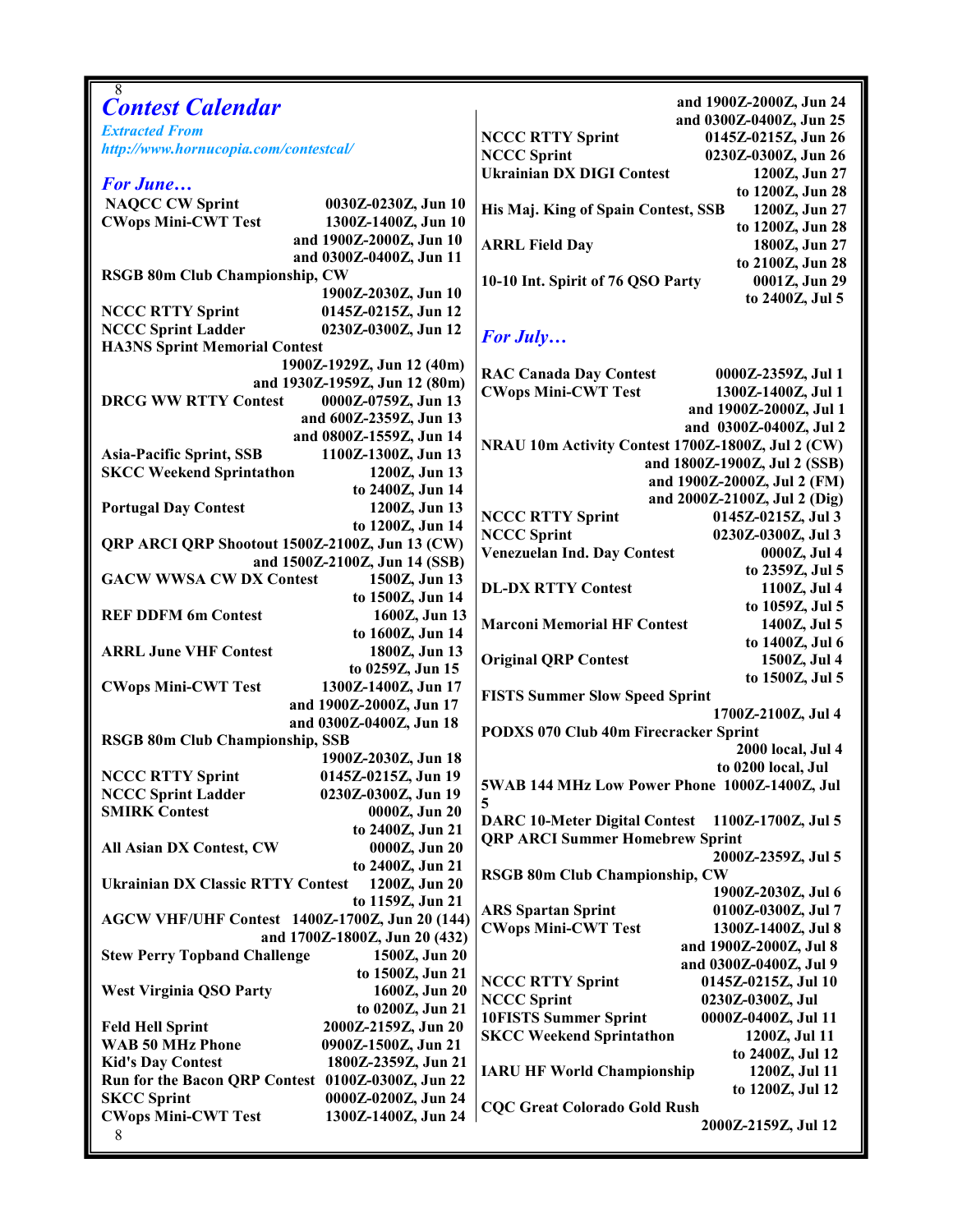| 9<br><b>Contest Calendar</b>                               | <b>SARL HF Phone Contest</b><br>1300Z-1630Z, Aug 2         |
|------------------------------------------------------------|------------------------------------------------------------|
| <b>Extracted From</b>                                      | <b>NCCC Sprint Ladder</b><br>0230Z-0300Z, Aug 7            |
| http://www.hornucopia.com/contestcal/                      | <b>WAE DX Contest, CW</b><br>0000Z, Aug 8                  |
|                                                            | to 2359Z, Aug 9                                            |
|                                                            | <b>Maryland-DC QSO Party</b><br>1600Z, Aug 8               |
| <b>For July continued </b>                                 | to 0400Z, Aug 9                                            |
|                                                            | and 1600Z-2400Z, Aug 9                                     |
| 1300Z-1400Z, Jul 15<br><b>CWops Mini-CWT Test</b>          | <b>NCCC Sprint Ladder</b><br>0230Z-0300Z, Aug 14           |
| and1900Z-2000Z, Jul 15                                     | <b>SARTG WW RTTY Contest</b><br>0000Z, Aug 15              |
| and 0300Z-0400Z, Jul 16                                    | to 1600Z, Aug 16                                           |
| <b>RSGB 80m Club Championship, SSB</b>                     | <b>ARRL 10 GHz and Up Contest</b><br>0600 local, Aug 15    |
| 1900Z-2030Z, Jul 15                                        | to 2400 local, Aug 16                                      |
| <b>NAQCC CW Sprint</b><br>0030Z-0230Z, Jul 16              | <b>North American QSO Party, SSB</b><br>1800Z, Aug 15      |
| <b>NCCC RTTY Sprint</b><br>0145Z-0215Z, Jul 17             | to 0559Z, Aug 16                                           |
| <b>NCCC Sprint</b><br>0230Z-0300Z, Jul 17                  | ARRL Rookie Roundup, RTTY 1800Z-2359Z, Aug 16              |
|                                                            | <b>NCCC Sprint Ladder</b><br>0230Z-0300Z, Aug 21           |
| <b>Trans-Tasman Low-Bands Challenge</b>                    | Hawaii QSO Party<br>0400Z, Aug 22                          |
|                                                            | to 0400Z, Aug 24                                           |
| 0800Z-1400Z, Jul 18                                        | 1400Z, Aug 22<br><b>Kansas QSO Party</b>                   |
| 1200Z, Jul 18<br><b>DMC RTTY Contest</b>                   | to 0200Z, Aug 23                                           |
| to 1200Z, Jul 19                                           | and 1400Z-2000Z, Aug 23                                    |
| 1600Z-1759Z, Jul 18<br><b>Feld Hell Sprint</b>             | <b>Ohio QSO Party</b><br>1600Z, Aug 22                     |
| <b>CQ Worldwide VHF Contest</b><br>1800Z, Jul 18           | to 0400Z, Aug 23                                           |
| to 2100Z, Jul 19                                           | 0230Z-0300Z, Aug 28<br><b>NCCC Sprint Ladder</b>           |
| 1800Z, Jul 18<br><b>North American QSO Party, RTTY</b>     | <b>SCC RTTY Championship</b><br>1200Z, Aug 29              |
| to 0559Z, Jul 19                                           | to 1159Z, Aug 30                                           |
| 0900Z-1200Z<br><b>RSGB Low Power Contest</b>               | <b>YO DX HF Contest</b><br>1200Z, Aug 29                   |
| and 1300Z-1600Z, Jul 19                                    | to 1200Z, Aug 30                                           |
| Run for the Bacon QRP Contest 0100Z-0300Z, Jul 20          | <b>SARL HF CW Contest</b><br>1400Z-1600Z, Aug 30           |
| <b>SKCC Sprint</b><br>0000Z-0200Z, Jul 22                  |                                                            |
| <b>CWops Mini-CWT Test</b><br>1300Z-1400Z, Jul 22          |                                                            |
| and 1900Z-2000Z, Jul 22                                    | September 2015<br><b>NCCC Sprint</b><br>0230Z-0300Z, Sep 4 |
| and 0300Z-0400Z, Jul 23                                    | All Asian DX Contest, Phone<br>0000Z, Sep 5                |
| RSGB 80m Club Championship, Data                           |                                                            |
| 1900Z-2030Z, Jul 23                                        | to 2400Z, Sep 6                                            |
| <b>NCCC RTTY Sprint</b><br>0145Z-0215Z, Jul 24             | <b>CWOps CW Open</b><br>0000Z-0359Z, Sep 5                 |
| <b>NCCC Sprint</b><br>0230Z-0300Z, Jul 24                  | and 1200Z-1559Z, Sep 5                                     |
| <b>RSGB IOTA Contest</b><br>1200Z, Jul 25                  | and 2000Z-2359Z, Sep 5                                     |
| to 1200Z, Jul 26                                           | <b>Wake-Up! QRP Sprint</b><br>0600Z-0629Z, Sep 5           |
| <b>County Hunters CW Contest</b><br>1400Z-2400Z, Jul 25    | and 0630Z-0659Z, Sep 5                                     |
| and 1400Z-2400Z, Jul 26                                    | and 0700Z-0729Z, Sep 5                                     |
| <b>ARS Flight of the Bumblebees</b><br>1700Z-2100Z, Jul 26 | and 0730Z-0800Z, Sep 5                                     |
| 1300Z-1400Z, Jul 29<br><b>CWops Mini-CWT Test</b>          | <b>AGCW Straight Key Party</b><br>1600Z-1900Z, Sep 5       |
| and 1900Z-2000Z, Jul 29                                    | <b>DARC 10-Meter Digital Contest</b><br>1100Z-1700Z, Sep 6 |
| and 0300Z-0400Z, Jul 30                                    | <b>MI QRP Labor Day CW Sprint</b><br>2300Z, Sep 7          |
| <b>NCCC RTTY Sprint</b><br>0145Z-0215Z, Jul 31             | to 0300Z, Sep 8                                            |
| <b>NCCC Sprint Ladder</b><br>0230Z-0300Z, Jul 31           |                                                            |
|                                                            | <b>Amateur Radios, Antennas, and more are</b>              |
| For August                                                 | <i>available from your local</i>                           |
|                                                            | <b>Winnipeg ICOM Dealer</b>                                |
|                                                            |                                                            |
| <b>TARA Grid Dip Shindig</b><br>0000Z-2400Z, Aug 1         | <b>Micro-HighTech Communications Ltd.</b>                  |
| 10-10 Int. Summer Contest, SSB<br>0001Z, Aug 1             | 197 Leila Avenue, Winnipeg, MB                             |
| to 2359Z, Aug 2                                            | $(204) - 783 - 1885$                                       |
| <b>European HF Championship</b><br>1200Z-2359Z, Aug 1      | <b>Contact George Hill, VE4GDH</b>                         |
| <b>North American QSO Party, CW</b><br>1800Z, Aug 1        |                                                            |
| to 0559Z, Aug 2                                            |                                                            |
| 1800Z, Aug 1<br><b>ARRL August UHF Contest</b>             | <b>Visit their web site</b>                                |
| to 1800Z, Aug 2                                            | http://www.microhightech.ca/                               |
| 9                                                          |                                                            |